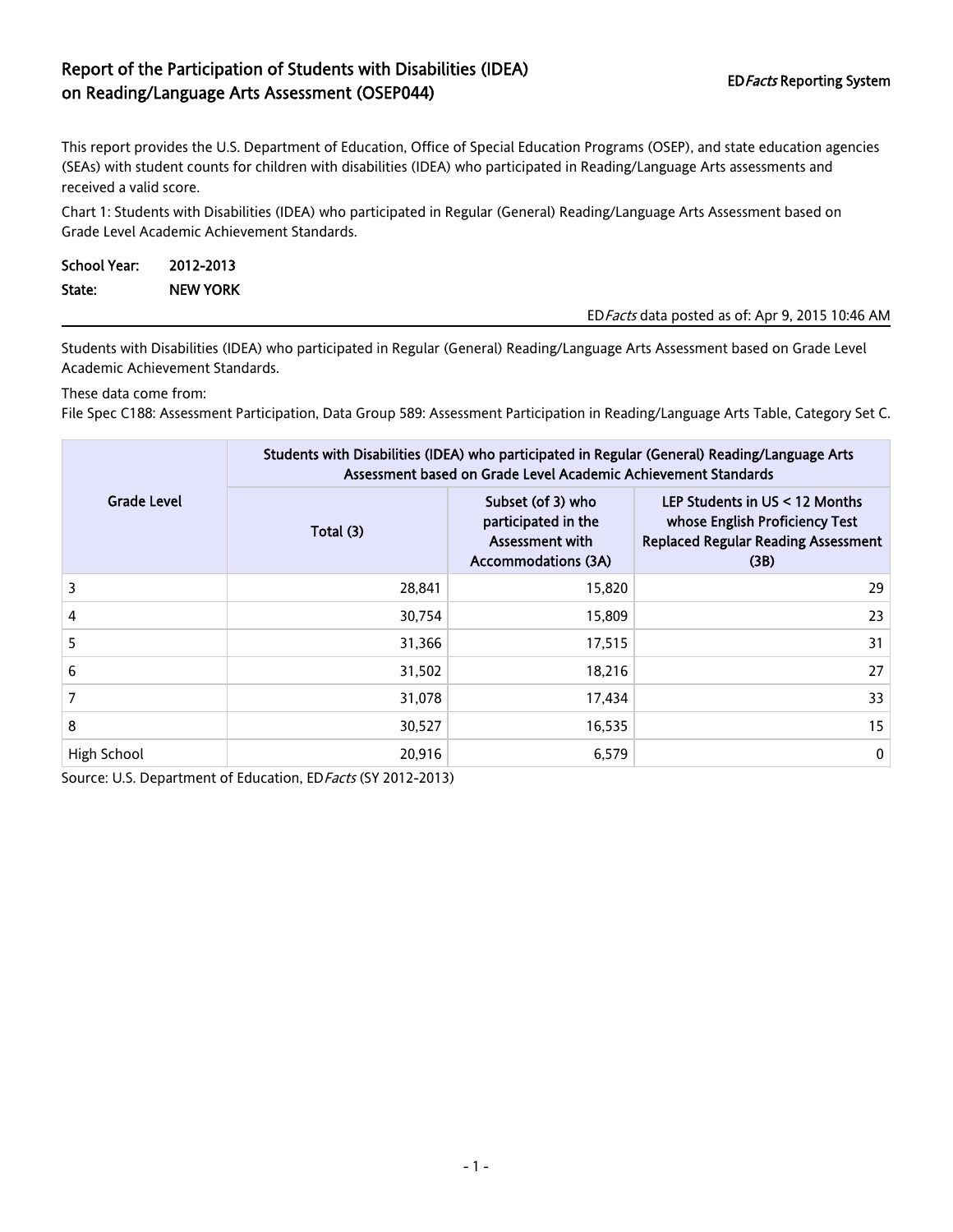## Report of the Participation of Students with Disabilities (IDEA) EDFacts Reporting System on Reading/Language Arts Assessment (OSEP044)

This report provides the U.S. Department of Education, Office of Special Education Programs (OSEP), and state education agencies (SEAs) with student counts for children with disabilities (IDEA) who participated in Reading/Language Arts assessments and received a valid score.

Chart 2: Students with Disabilities (IDEA) who participated in an Alternate Reading/Language Arts Assessments.

| <b>School Year:</b> | 2012-2013       |                                                  |
|---------------------|-----------------|--------------------------------------------------|
| State:              | <b>NEW YORK</b> |                                                  |
|                     |                 | ED Facts data posted as of: Apr 9, 2015 10:46 AM |

Students with Disabilities (IDEA) who participated in an Alternate Reading/Language Arts Assessments.

These data come from:

File Spec C188: Assessment Participation, Data Group 589: Assessment Participation in Reading/Language Arts Table, Category Set C.

|                    | Students with Disabilities (IDEA) who participated in an Alternate Reading/Language Arts Assessments |                                                                                                                                    |                                                                                                                              |                                                                                                                               |  |  |
|--------------------|------------------------------------------------------------------------------------------------------|------------------------------------------------------------------------------------------------------------------------------------|------------------------------------------------------------------------------------------------------------------------------|-------------------------------------------------------------------------------------------------------------------------------|--|--|
| <b>Grade Level</b> | Total (4)                                                                                            | Subset (of 4) whose<br><b>Alternate Assessment</b><br>was based on Grade<br>Level Academic<br><b>Achievement Standards</b><br>(AA) | Subset (of 4) whose<br><b>Alternate Assessment</b><br>was based on modified<br><b>Academic Achievement</b><br>Standards (4B) | Subset (of 4) whose<br><b>Alternate Assessment</b><br>was based on Alternate<br><b>Academic Achievement</b><br>Standards (4C) |  |  |
| 3                  | 2,632                                                                                                | 0                                                                                                                                  |                                                                                                                              | 2,632                                                                                                                         |  |  |
| 4                  | 2,885                                                                                                | 0                                                                                                                                  |                                                                                                                              | 2,885                                                                                                                         |  |  |
| 5.                 | 3,057                                                                                                | 0                                                                                                                                  |                                                                                                                              | 3,057                                                                                                                         |  |  |
| 6                  | 3,153                                                                                                | 0                                                                                                                                  |                                                                                                                              | 3,153                                                                                                                         |  |  |
| 7                  | 2,930                                                                                                | 0                                                                                                                                  |                                                                                                                              | 2,930                                                                                                                         |  |  |
| 8                  | 2,956                                                                                                | 0                                                                                                                                  |                                                                                                                              | 2,956                                                                                                                         |  |  |
| <b>High School</b> | 2,025                                                                                                | 0                                                                                                                                  |                                                                                                                              | 2,025                                                                                                                         |  |  |

 $1$ The column named 'Total (4)' is auto calculated from columns  $4A + 4B + 4C$ .

Source: U.S. Department of Education, ED Facts (SY 2012-2013)